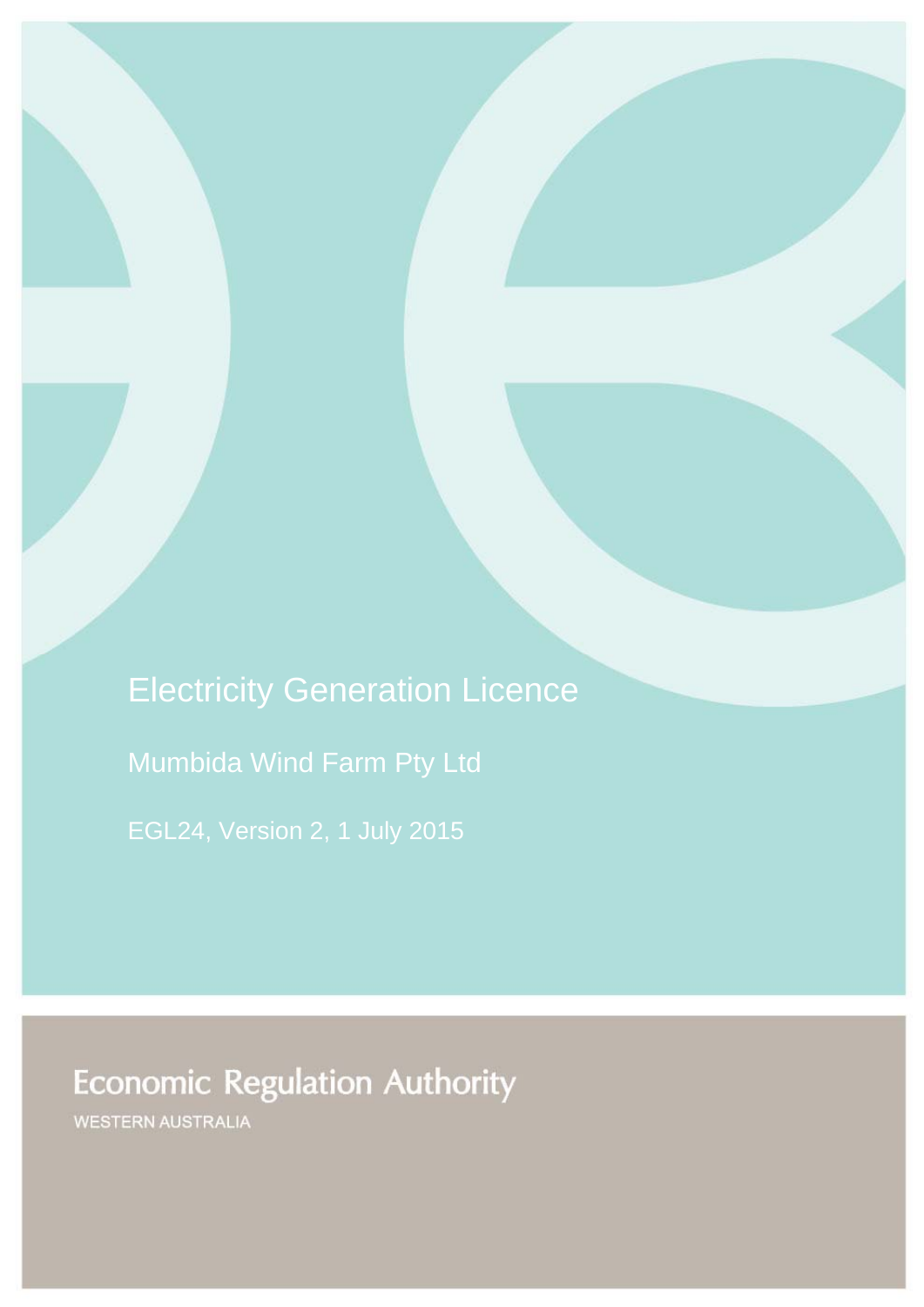# *ELECTRICITY INDUSTRY ACT 2004* **(WA)**

| Licensee Name:            | Mumbida Wind Farm Pty Ltd                                 |
|---------------------------|-----------------------------------------------------------|
|                           | ACN 147 431 436                                           |
| Licence Area:             | The area set out in the map referred to in<br>Schedule 1. |
| Licence Number:           | EGL24                                                     |
| <b>Commencement Date:</b> | 17 March 2011                                             |
| <b>Version Number:</b>    | 2                                                         |
| Version Date:             | 1 July 2015                                               |
| <b>Expiry Date:</b>       | 16 March 2041                                             |

Signed by the Chief Executive Officer of the Economic Regulation Authority

1 July 2015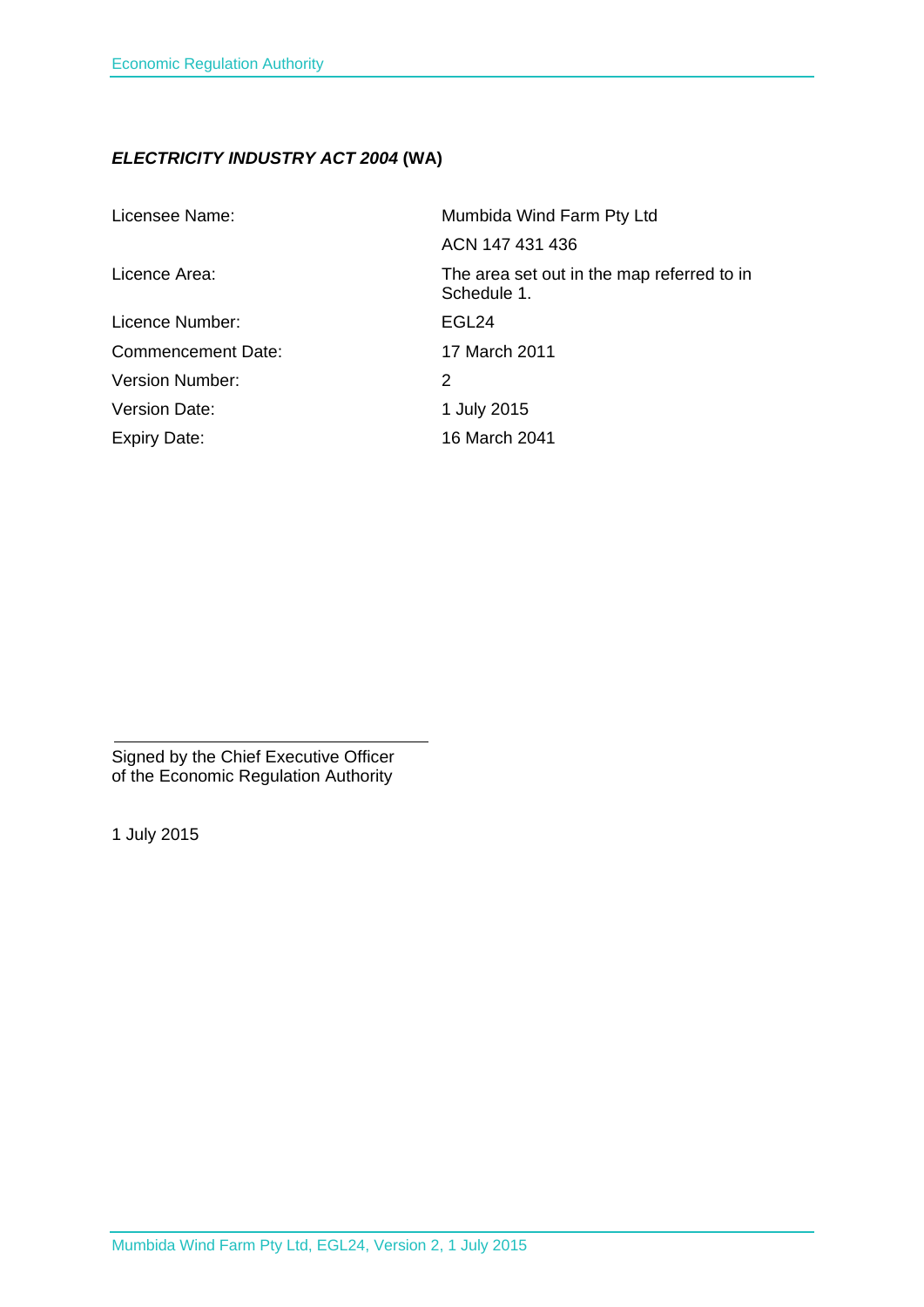## **ELECTRICITY GENERATION LICENCE**

#### **1 Definitions and interpretation**

1.1 In this *licence*, the following definitions apply unless the context otherwise requires:

**Act** means the *Electricity Industry Act 2004* (WA)*.*

#### *applicable legislation* means:

- (a) the *Act*; and
- (b) the *Regulations* and the *Codes* that apply to the *licensee*.

*asset management system* means the measures that are to be taken by the *licensee* for the proper maintenance, expansion or reduction of the *generating works*.

*Authority* means the Economic Regulation Authority.

*business day* means a day which is not a Saturday, Sunday or a Public Holiday in Western Australia.

#### *Code* means:

- (a) the *Code of Conduct for the Supply of Electricity to Small Use Customers* or any such replacement Code approved pursuant to section 79 of the *Act*;
- (b) the *Electricity Industry Customer Transfer Code 2004*;
- (c) the *Electricity Industry (Metering) Code 2012; and*
- (d) the *Electricity Industry (Network Quality and Reliability of Supply) Code 2005*.

*commencement date* means the date the *licence* was first granted by the *Authority* being the date specified in Schedule 1.

*electricity* has the meaning given to that term in section 3 of the *Act*.

#### *electronic means* means:

- (a) the internet;
- (b) email, being:
	- (i) in relation to the *Authority*, the *Authority*'s email address as notified to the *licensee*; and
	- (ii) in relation to the *licensee*, the email address specified in the licence application or other such email address as notified in writing to the *Authority*; or
- (c) any other similar means,

but does not include facsimile or telephone.

*expiry date* means the date specified in Schedule 1.

*generating works* has the meaning given to that term in section 3 of the *Act*.

*individual performance standards* mean any standards prescribed by the *Authority* for an individual *licensee* pursuant to clause 13 of the *licence*.

#### *licence* means:

- (a) this document (excluding the title page and the second page of this document);
- (b) the Schedules to this document; and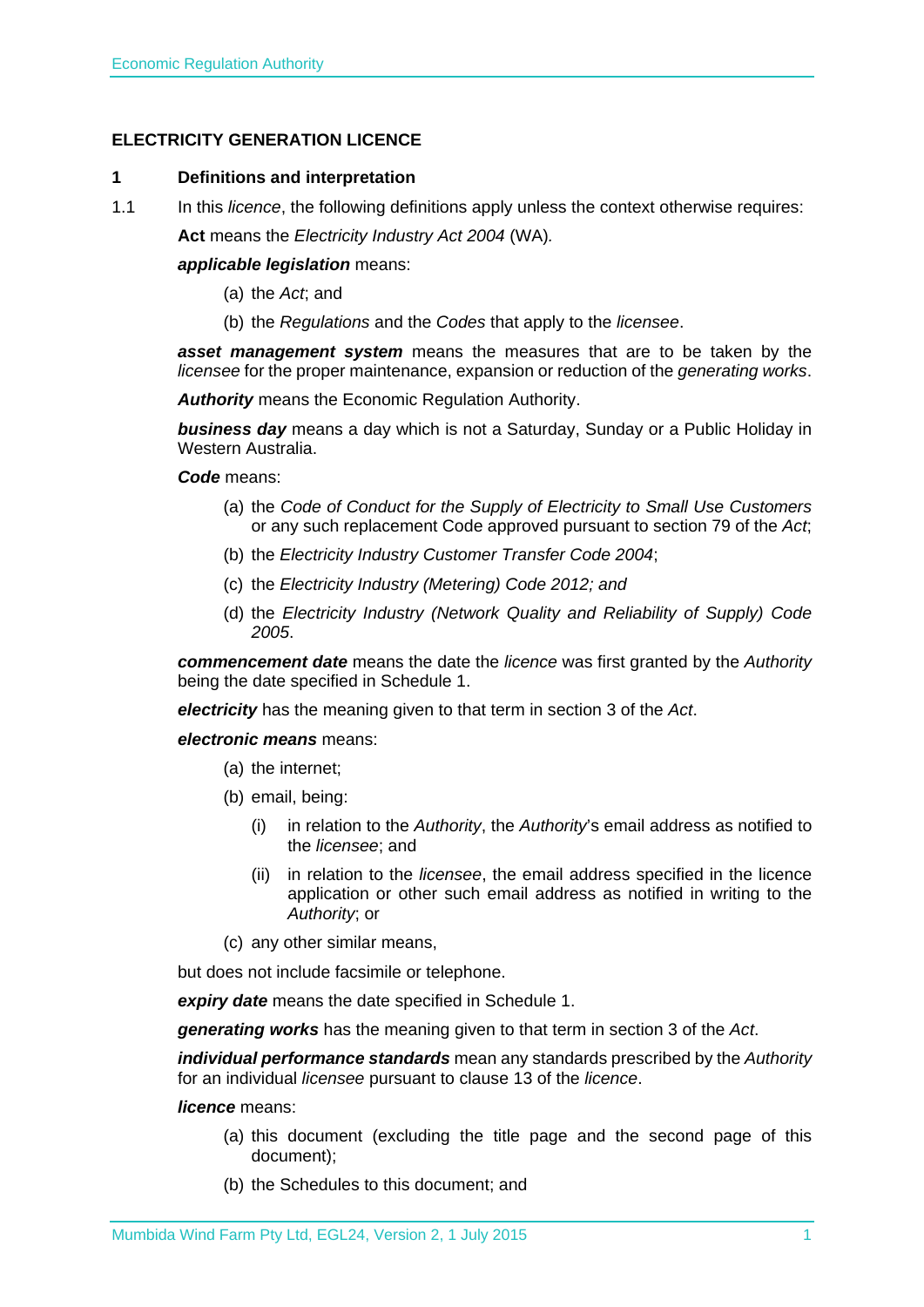(c) any *individual performance standards* approved by the *Authority* pursuant to clause 13.

*licence area* is the area stated in Schedule 1 of this *licence*.

*licensee* means Mumbida wind Farm Pty Ltd, ACN 147 431 436.

*licensee's assets* means the *licensee*'s *distribution system, transmission system* or *generating works* (as the case may be).

*notice* means a written notice, agreement, consent, direction, representation, advice, statement or other communication required or given pursuant to or in connection with, this *licence*.

*operate* has the meaning given to that term in section 3 of the *Act*.

*performance audit* means an audit of the effectiveness of measures taken by the *licensee* to meet the *performance criteria* in this *licence*.

*performance criteria* means:

- (a) the terms and conditions of the *licence*; and
- (b) any other relevant matter in connection with the *applicable legislation* that the *Authority* determines should form part of the *performance audit*.

*publish* in relation to a report or information means either:

- (a) posting the report or information on the *licensee*'s website; or
- (b) sending the report or information to the *Authority* to be published on the *Authority*'s website.

#### *Regulations* means:

- (a) *Economic Regulation Authority (Licensing Funding) Regulations 2014;*
- (b) *Electricity Industry (Code of Conduct) Regulations 2005*;
- (c) *Electricity Industry (Customer Contracts) Regulations 2005*;
- (d) *Electricity Industry (Licence Conditions) Regulations 2005*;
- (e) *Electricity Industry (Obligation to Connect) Regulations 2005*; and
- (f) *Electricity Industry (Ombudsman Scheme) Regulations 2005*.

*related body corporate* has the meaning given to that term in section 50 of the *Corporations Act 2001* (Cwlth).

*reviewable decision* means a decision by the *Authority* pursuant to:

- (a) clause 13.2;
- (b) clause 14.2;
- (c) clause 14.4;
- (d) clause 17.3;
- (e) clause 20.5; or
- (f) clause 20.7,

of this *licence*.

*version date* means the date on which the *licence* was last amended pursuant to clause 10 or clause 11.

1.2 A reference in this *licence* to any *applicable legislation* includes, unless the context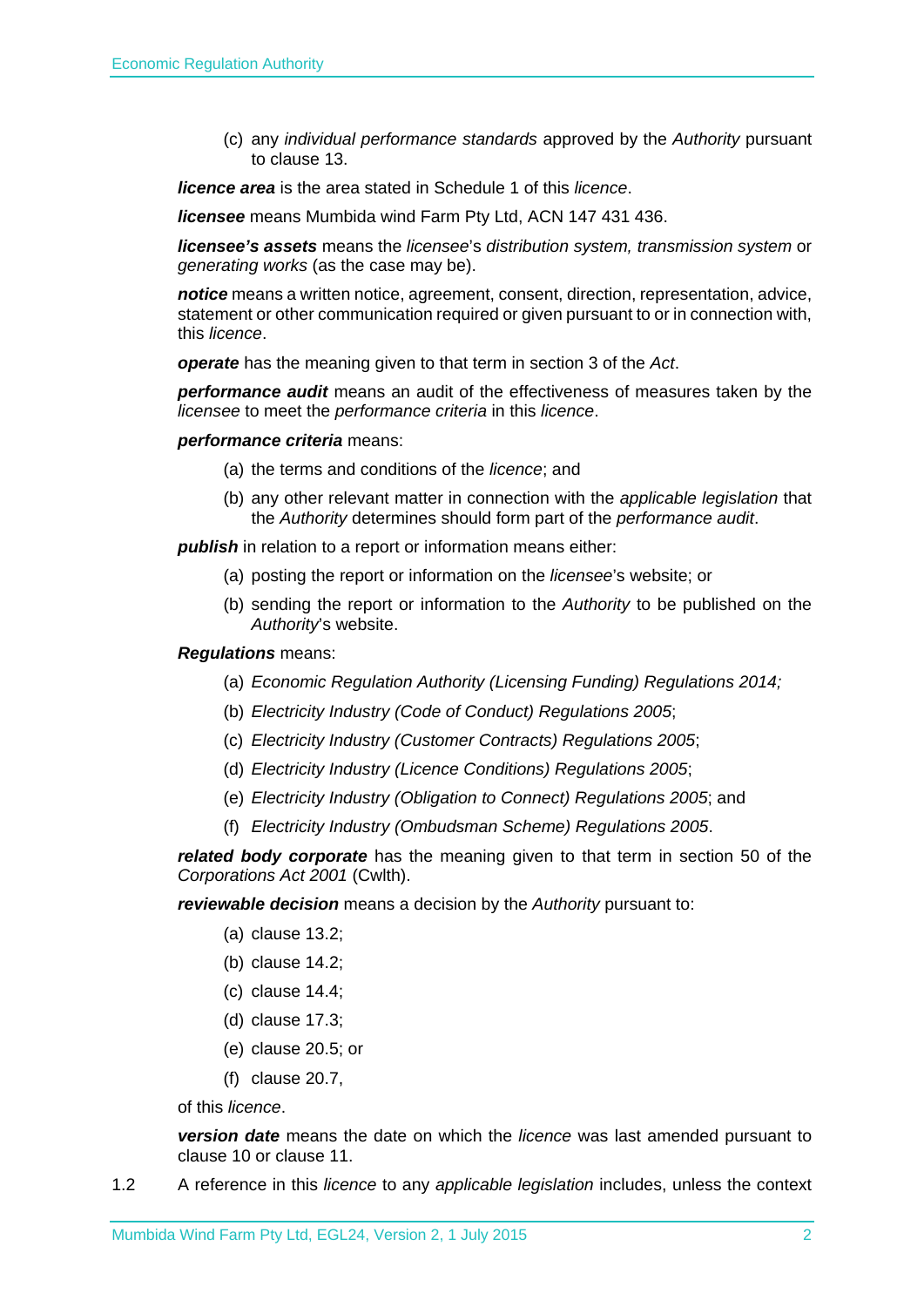otherwise requires, any statutory modification, amendment or re-enactment of that *applicable legislation*.

#### **2 Grant of Licence**

2.1 The *licensee* is granted a *licence* for the *licence area* to construct and *operate generating works* or *operate* existing *generating works* in accordance with the terms and conditions of this *licence*.

#### **3 Term**

- 3.1 This *licence* commences on the *commencement date* and continues until the earlier of:
	- (a) the cancellation of the *licence* pursuant to clause 7 of this *licence*;
	- (b) the surrender of the *licence* pursuant to clause 8 of this *licence*; or
	- (c) the *expiry date*.

#### **4 Fees**

4.1 The *licensee* must pay the applicable fees and charges in accordance with the *Regulations*.

#### **5 Compliance**

5.1 Subject to any modifications or exemptions granted pursuant to the *Act*, the *licensee* must comply with any *applicable legislation*.

#### **6 Transfer of Licence**

6.1 This *licence* may be transferred only in accordance with the *Act*.

#### **7 Cancellation of Licence**

7.1 This *licence* may be cancelled only in accordance with the *Act*.

#### **8 Surrender of Licence**

- 8.1 The *licensee* may only surrender the *licence* pursuant to this clause 8.
- 8.2 If the *licensee* intends to surrender the *licence* the *licensee* must, by *notice* in writing to the *Authority*:
	- (a) set out the date that the *licensee* wishes the surrender of the *licence* to be effective; and
	- (b) set out the reasons why the *licensee* wishes to surrender the *licence*, including the reasons why it would not be contrary to the public interest for the surrender of the *licence* to be effective on the date set out in the *notice*.
- 8.3 Upon receipt of the *notice* from the *licensee* pursuant to clause 8.2, the *Authority* will *publish* the *notice*.
- 8.4 Notwithstanding clause 8.2, the surrender of the *licence* will only take effect on the later of the day that:
	- (a) the *Authority* publishes a *notice* of the surrender in the Western Australian Government Gazette, such date to be at the discretion of the *Authority*; and
	- (b) the *licensee* hands back the *licence* to the *Authority*.
- 8.5 The *licensee* will not be entitled to a refund of any fees by the *Authority*.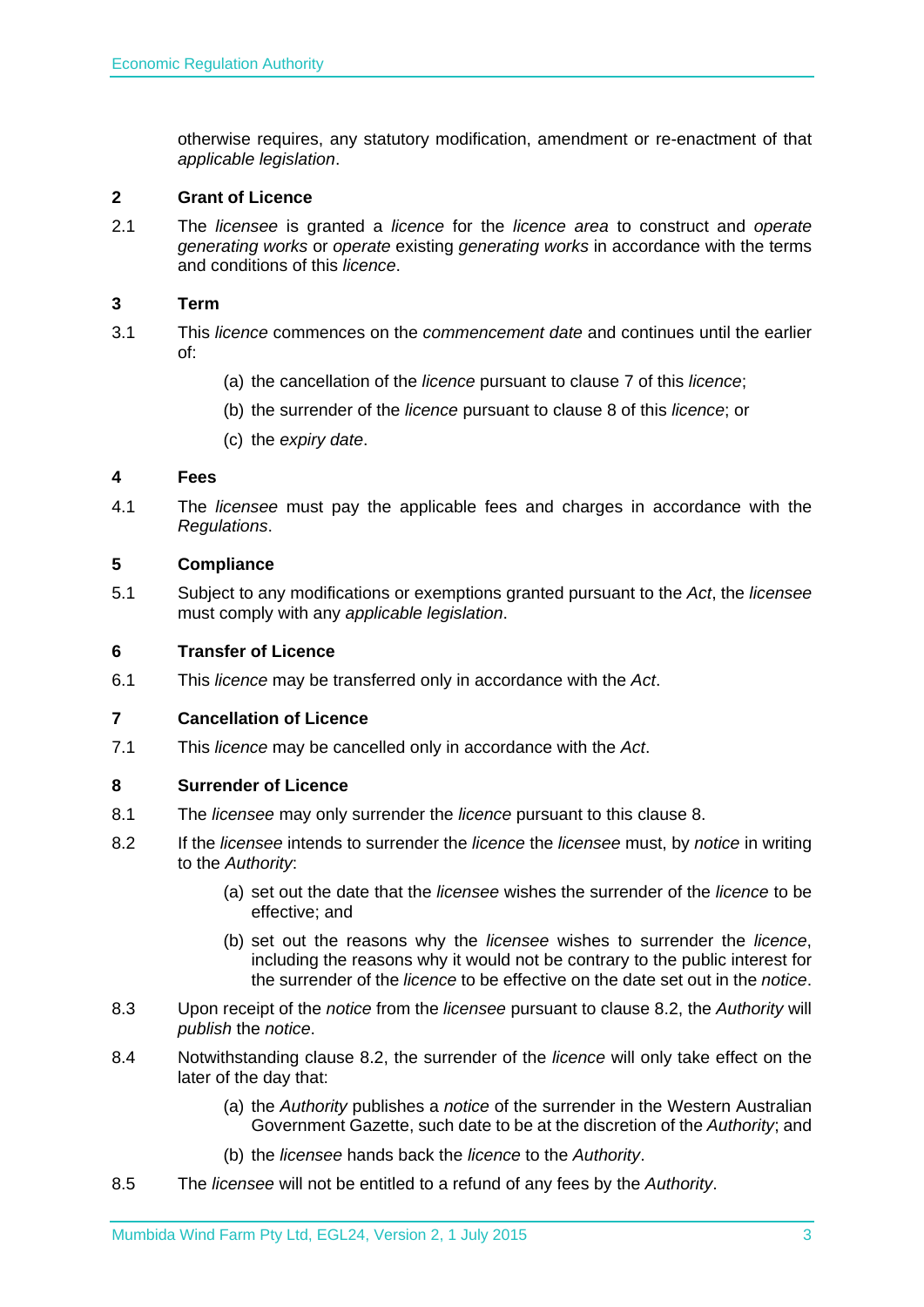#### **9 Renewal of Licence**

9.1 This *licence* may be renewed only in accordance with the *Act*.

#### **10 Amendment of Licence on Application of the Licensee**

10.1 The *licensee* may apply to the *Authority* to amend the *licence* in accordance with the *Act*.

#### **11 Amendment of Licence by the Authority**

- 11.1 Subject to any *applicable legislation*, the *Authority* may amend the *licence* at any time in accordance with this clause.
- 11.2 Before amending the *licence* under clause 11.1, the *Authority* must:
	- (a) provide the *licensee* with written *notice* of the proposed amendments under consideration by the *Authority*;
	- (b) allow 15 *business days* for the *licensee* to make submissions on the proposed amendments; and
	- (c) take into consideration those submissions.
- 11.3 This clause also applies to the substitution of the existing *licence*.
- 11.4 For avoidance of doubt, the *licensee* will not have to pay a fee for amendments under clause 11.

#### **12 Accounting Records**

12.1 The *licensee* and any *related body corporate* must maintain accounting records that comply with standards issued by the Australian Accounting Standards Board or equivalent International Accounting Standards.

#### **13 Individual Performance Standards**

- 13.1 Performance standards are contained in *applicable legislation*.
- 13.2 The *Authority* may prescribe *individual performance standards* applying to the *licensee* in respect of the *licensee*'s obligations under this *licence* or the *applicable legislation*.
- 13.3 Before approving any *individual performance standards* under this clause, the *Authority* will:
	- (a) provide the *licensee* with a copy of the proposed *individual performance standards*;
	- (b) allow 15 *business days* for the *licensee* to make submissions on the proposed *individual performance standards*; and
	- (c) take into consideration those submissions.
- 13.4 Once approved by the *Authority*, the *individual performance standards* are included as additional terms and conditions to this *licence*.

#### **14 Performance Audit**

- 14.1 The *licensee* must, unless otherwise notified in writing by the *Authority*, provide the *Authority* with a *performance audit* within 24 months after the *commencement date*, and every 24 months thereafter.
- 14.2 The *licensee* must comply, and must require the *licensee*'s auditor to comply, with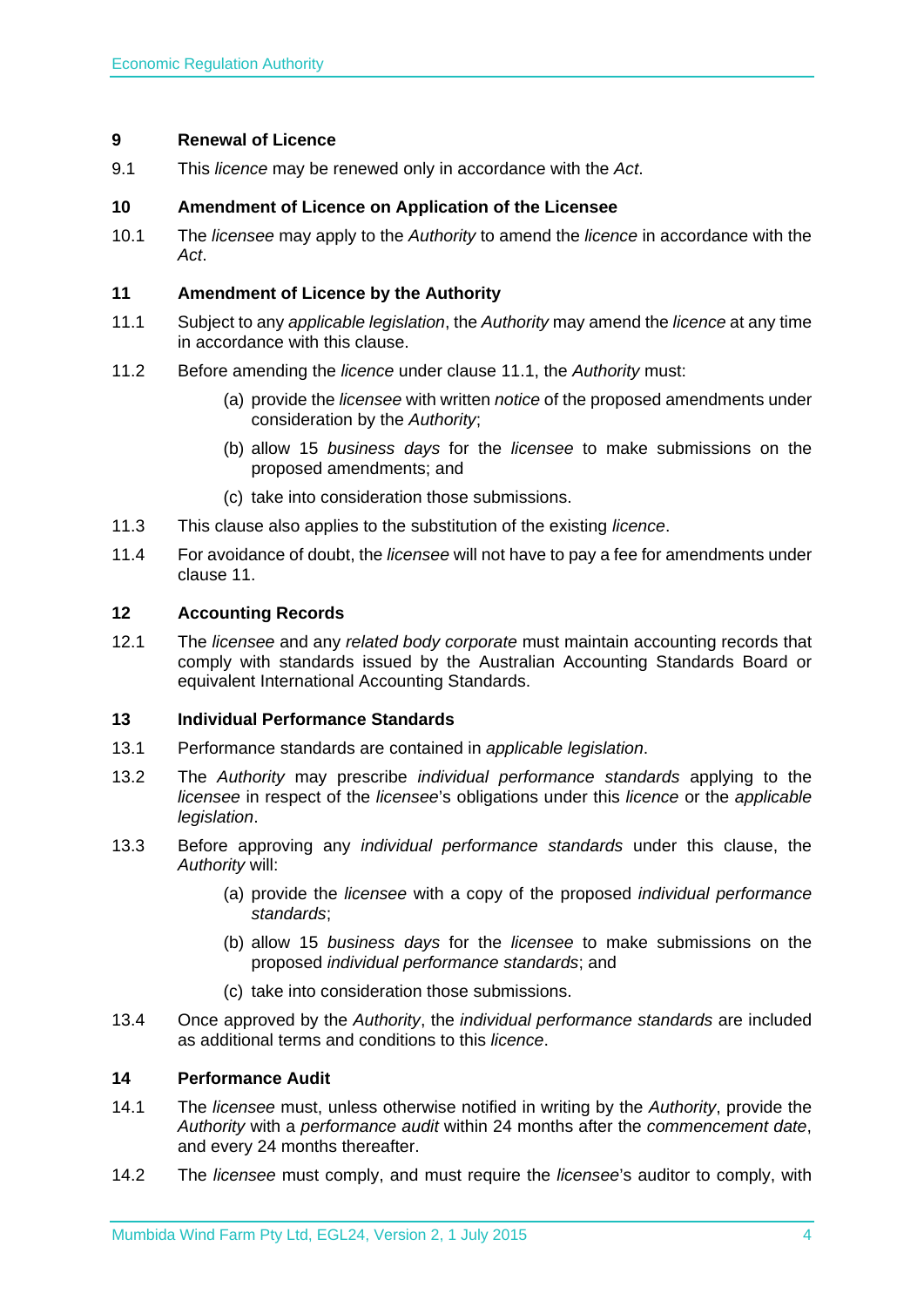the *Authority*'s standard audit guidelines.

- 14.3 The *licensee* may seek a review of any of the requirements of the *Authority*'s standard audit guidelines in accordance with clause 19.1.
- 14.4 The *performance audit* must be conducted by an independent auditor approved by the *Authority*. If the *licensee* fails to nominate an auditor within one month of the date that the *performance audit* was due, or the auditor nominated by the *licensee* is rejected on two successive occasions by the *Authority*, the *Authority* may choose an independent auditor to conduct the *performance audit*.

### **15 Reporting a Change in Circumstances**

- 15.1 The *licensee* must report to the *Authority*:
	- (a) if the *licensee* is under external administration as defined by the *Corporations Act 2001* (Cwlth)*,* within 2 *business days* of such external administration occurring; or
	- (b) if the *licensee*:
		- (i) experiences a change in the *licensee*'s corporate, financial or technical circumstances upon which this *licence* was granted; and
		- (ii) the change may materially affect the *licensee*'s ability to perform its obligations under this *licence*,

within 10 *business days* of the change occurring; or

- (c) if the:
	- (i) *licensee*'s name;
	- (ii) *licensee*'s ABN; or
	- (iii) *licensee*'s address.

change, within 10 *business days* of the change occurring.

#### **16 Provision of information**

16.1 The *licensee* must provide to the *Authority*, in the manner and form described by the *Authority*, specified information on any matter relevant to the operation or enforcement of the *licence*, the operation of the licensing scheme provided for in Part 2 of the *Act*, or the performance of the *Authority's* functions under that Part.

#### **17 Publishing information**

- 17.1 The *Authority* may direct the *licensee* to *publish*, within a specified timeframe, any information it considers relevant in connection with the *licensee* or the performance by the *licensee* of its obligations under this *licence*.
- 17.2 Subject to clause 17.3, the *licensee* must *publish* the information referred to in clause 17.1.
- 17.3 If the *licensee* considers that the information is confidential it must:
	- (a) immediately notify the *Authority*; and
	- (b) seek a review of the *Authority*'s decision in accordance with clause 19.1.
- 17.4 Once it has reviewed the decision, the *Authority* will direct the *licensee* in accordance with the review to:
	- (a) *publish* the information;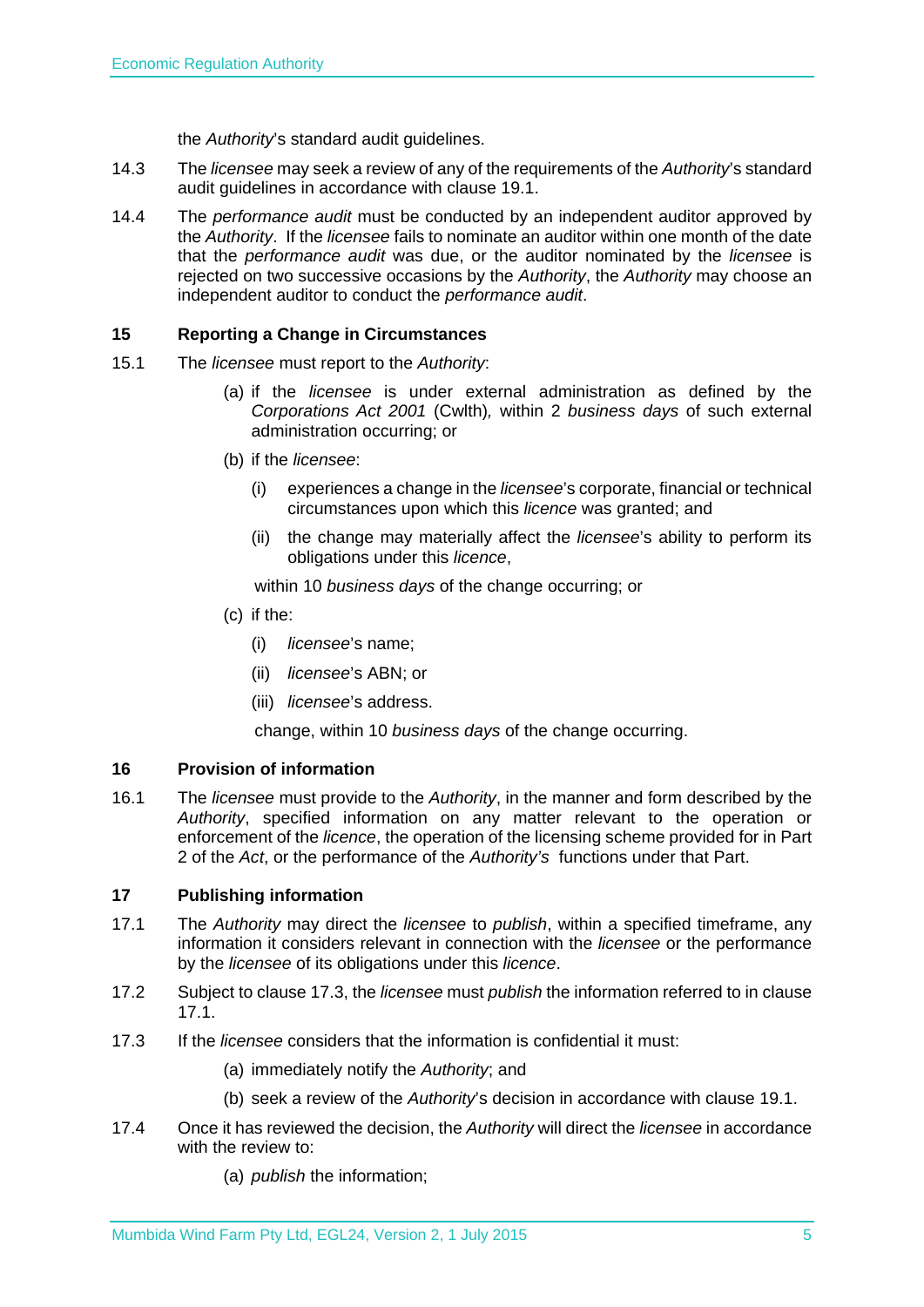- (b) *publish* the information with the confidential information removed or modified; or
- (c) not *publish* the information.

### **18 Notices**

- 18.1 Unless otherwise specified, all *notices* must be in writing.
- 18.2 A *notice* will be regarded as having been sent and received:
	- (a) when delivered in person to the addressee; or
	- (b) 3 *business days* after the date of posting if the *notice* is posted in Western Australia; or
	- (c) 5 *business days* after the date of posting if the *notice* is posted outside Western Australia; or
	- (d) if sent by facsimile when, according to the sender's transmission report, the *notice* has been successfully received by the addressee; or
	- (e) if sent by *electronic means* when, according to the sender's electronic record, the notice has been successfully sent to the addressee.

#### **19 Review of the Authority's decisions**

- 19.1 The *licensee* may seek a review of a *reviewable decision* by the *Authority* pursuant to this *licence* in accordance with the following procedure:
	- (a) the *licensee* shall make a submission on the subject of the *reviewable decision* within 10 *business days* (or other period as approved by the *Authority*) of the decision; and
	- (b) the *Authority* will consider the submission and provide the *licensee* with a written response within 20 *business days*.
- 19.2 For avoidance of doubt, this clause does not apply to a decision of the *Authority* pursuant to the *Act*, nor does it restrict the *licensee*'s right to have a decision of the *Authority* reviewed in accordance with the *Act*.

#### **20 Asset Management System**

- 20.1 The *licensee* must provide for an *asset management system* in respect of the *licensee's assets*.
- 20.2 The *licensee* must notify the *Authority* of the details of the *asset management system* within 5 *business days* from the later of:
	- (a) the *commencement date*; and
	- (b) the completion of construction of the *generating works*.
- 20.3 The *licensee* must notify the *Authority* of any substantial change to the *asset management system* within 10 *business days* of such change.
- 20.4 The *licensee* must provide the *Authority* with a report by an independent expert, acceptable to the *Authority*, as to the effectiveness of the *asset management system* not less than once in every period of 24 months calculated from the *commencement date* (or any longer period that the *Authority* allows by *notice* in writing).
- 20.5 The *licensee* must comply, and must require the *licensee*'s expert to comply, with the *Authority*'s standard audit guidelines.
- 20.6 The *licensee* may seek a review of any of the requirements of the *Authority*'s standard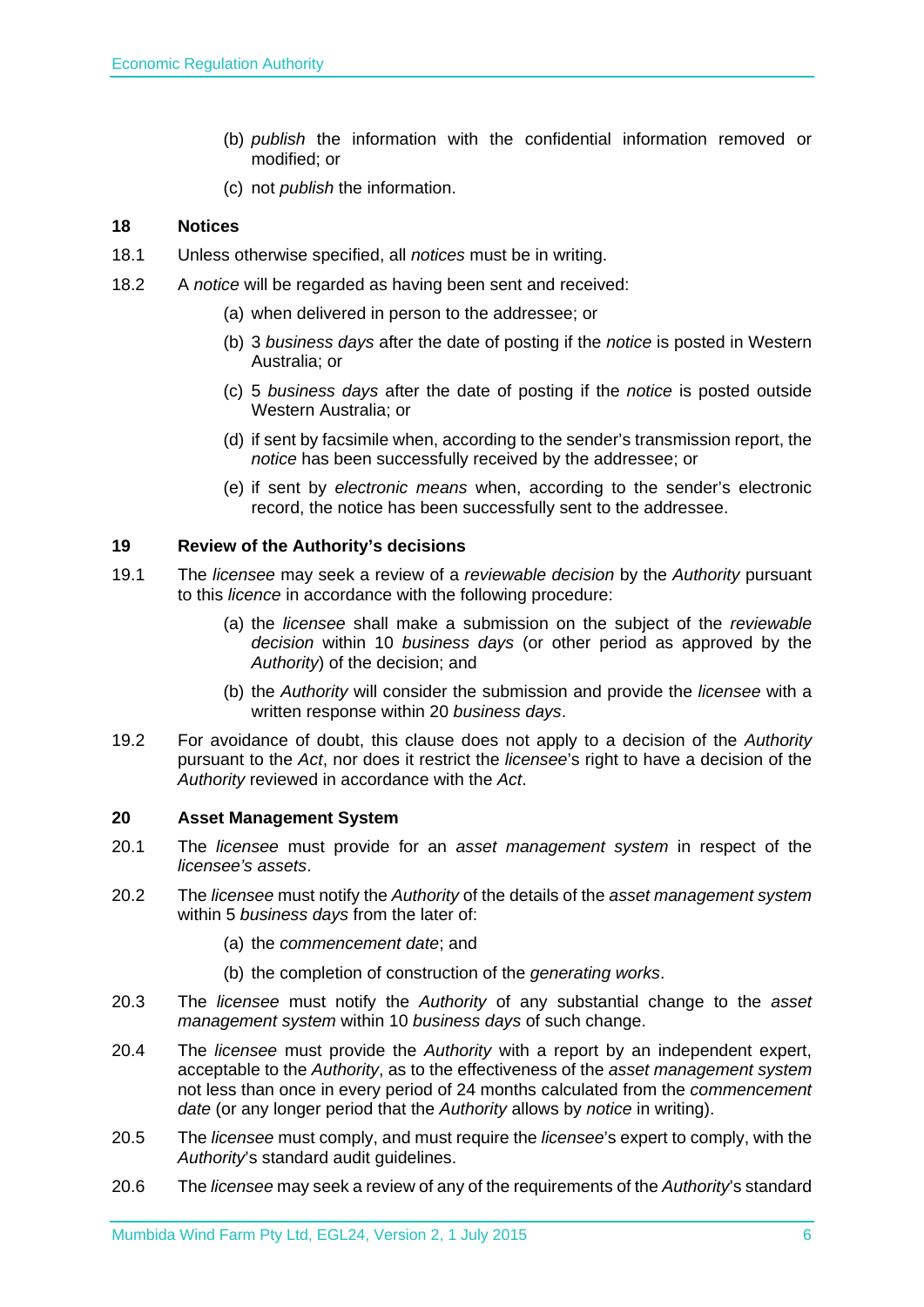audit guidelines dealing with the *asset management system* in accordance with clause 19.1.

20.7 The review of the *asset management system* must be conducted by an independent expert approved by the *Authority*. If the *licensee* fails to nominate an independent expert within one month of the date that the review of the *asset management system* was due, or the independent expert nominated by the *licensee* is rejected on two successive occasions by the *Authority*, the *Authority* may choose an independent expert to conduct the review of the *asset management system*.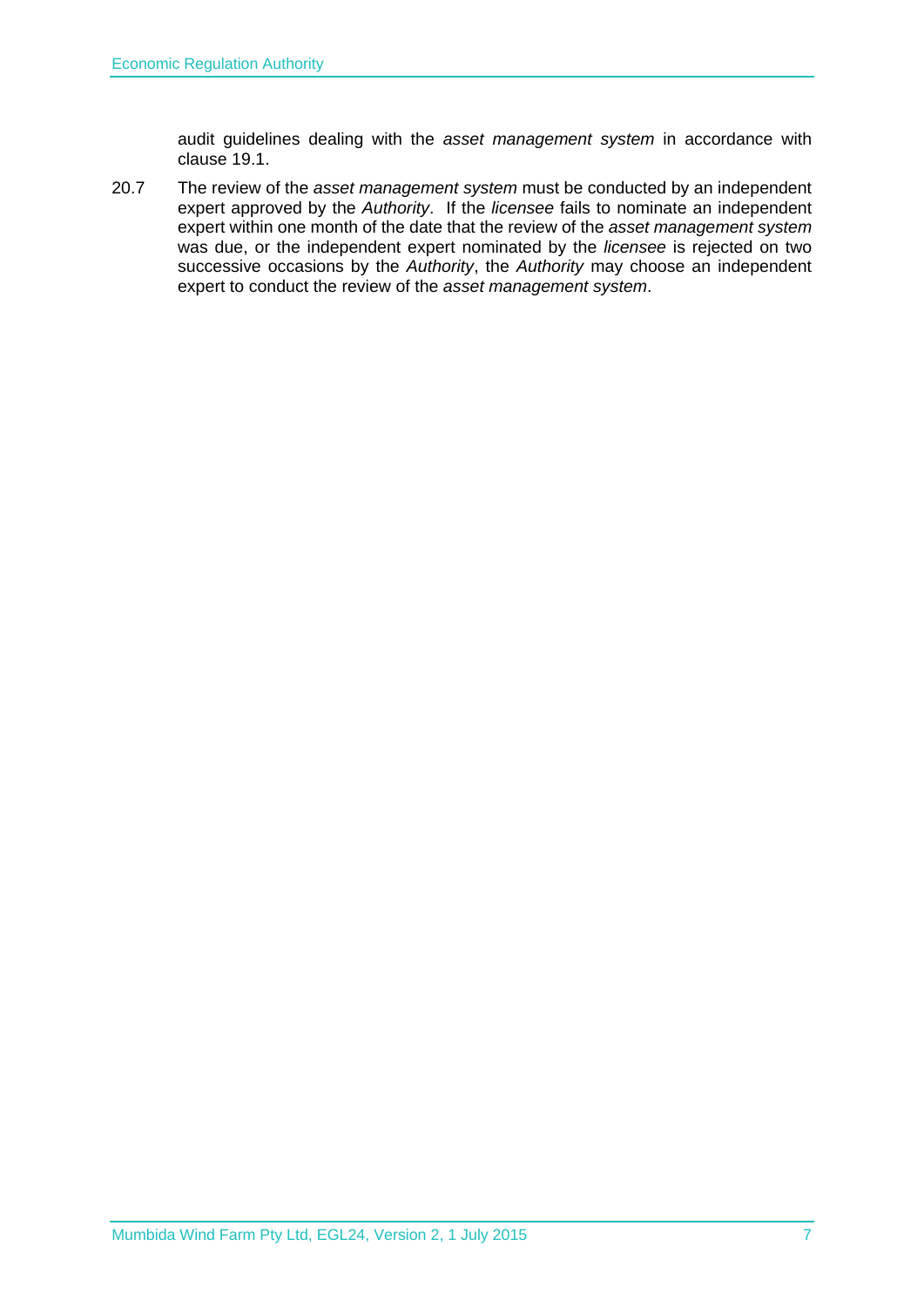# **Schedule 1 – Licence Details**

## **1 Licence Area**

- 1.1 The *licence area* is set out in Plan Number ERA-EL-125.
- **2 Commencement Date**
- 2.1 17 March 2011
- **3 Expiry Date**
- 3.1 16 March 2041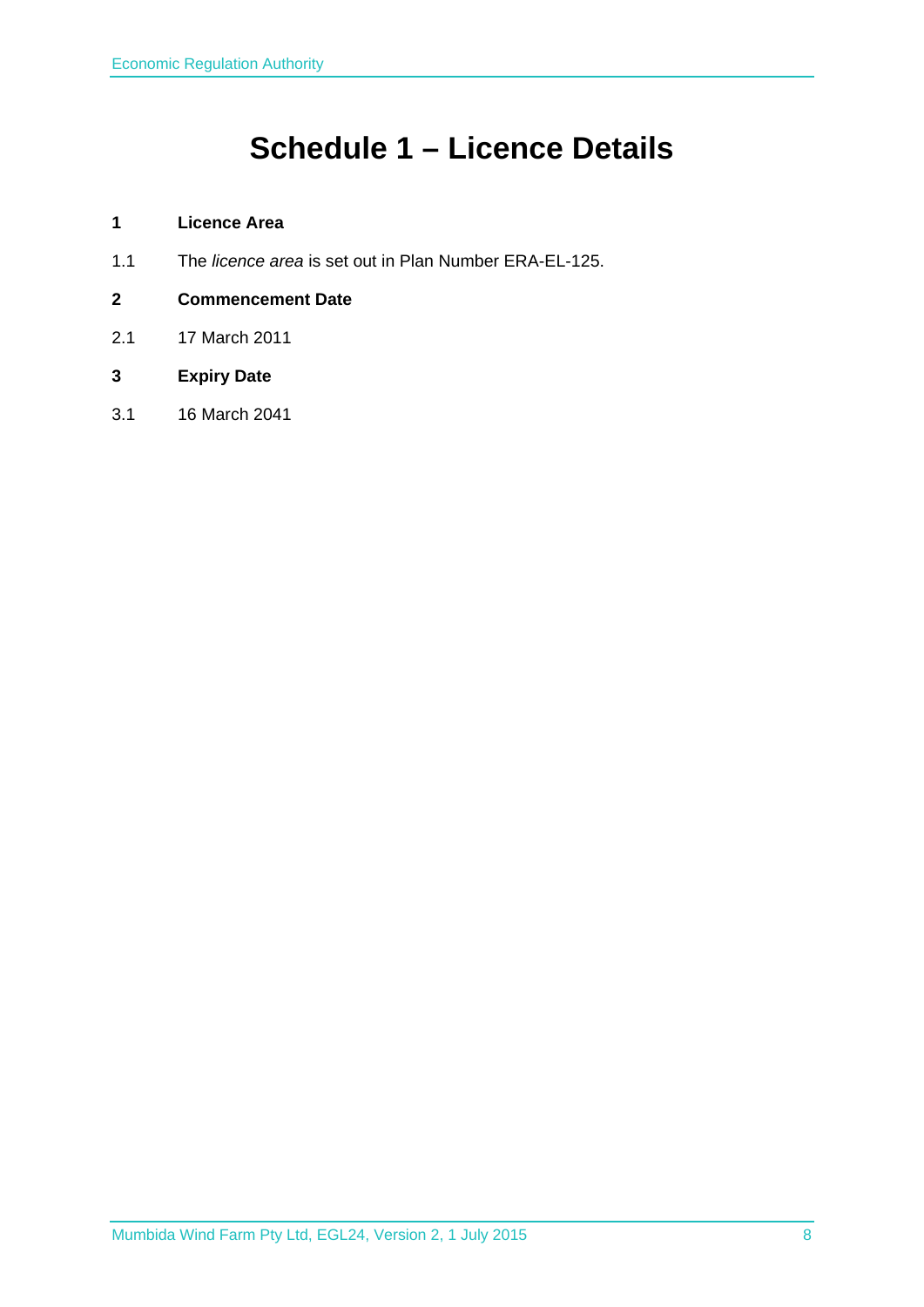# **Schedule 2 – Additional Licence Clauses (Not Used)**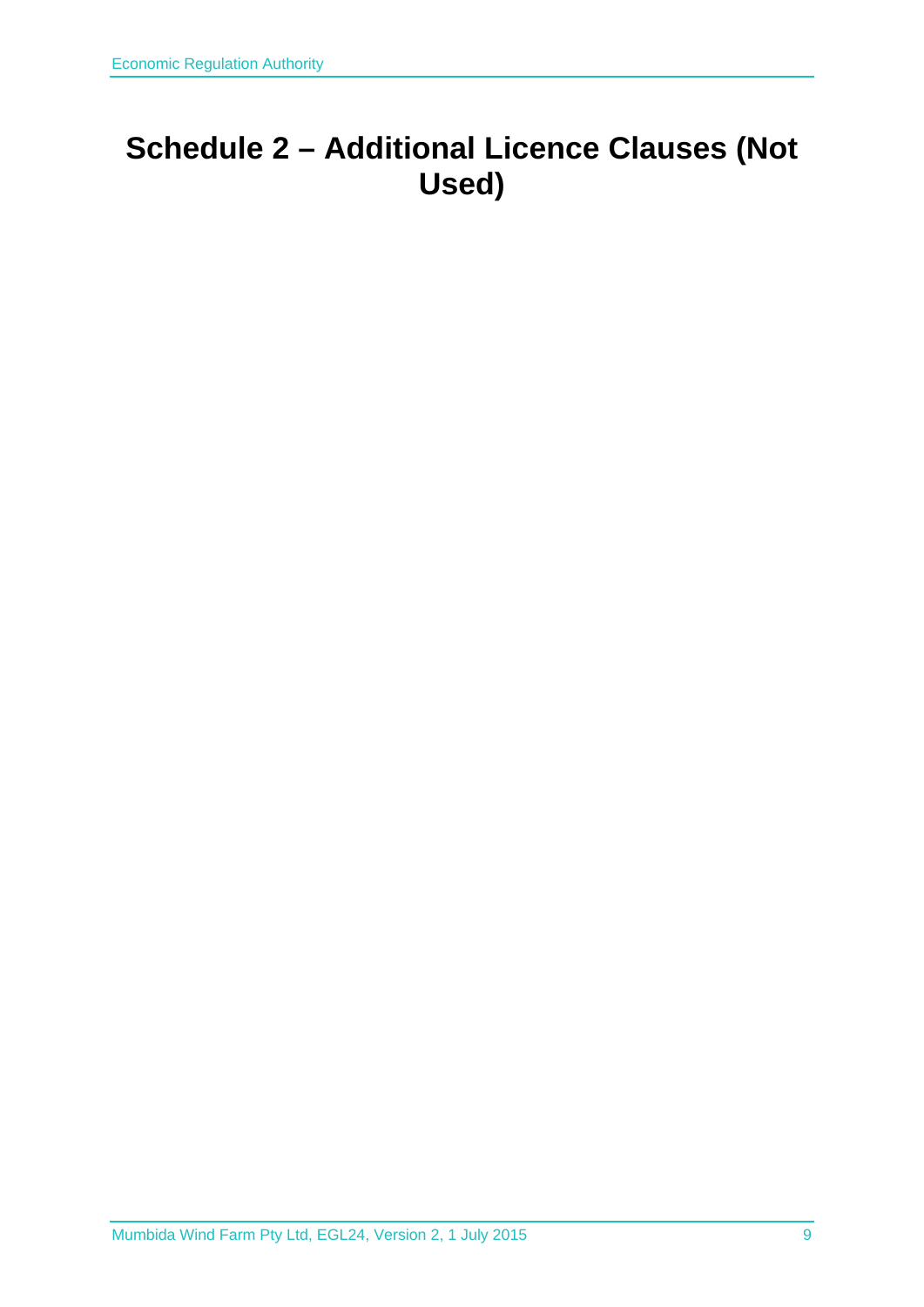# **Schedule 3 – Licence Area Maps**